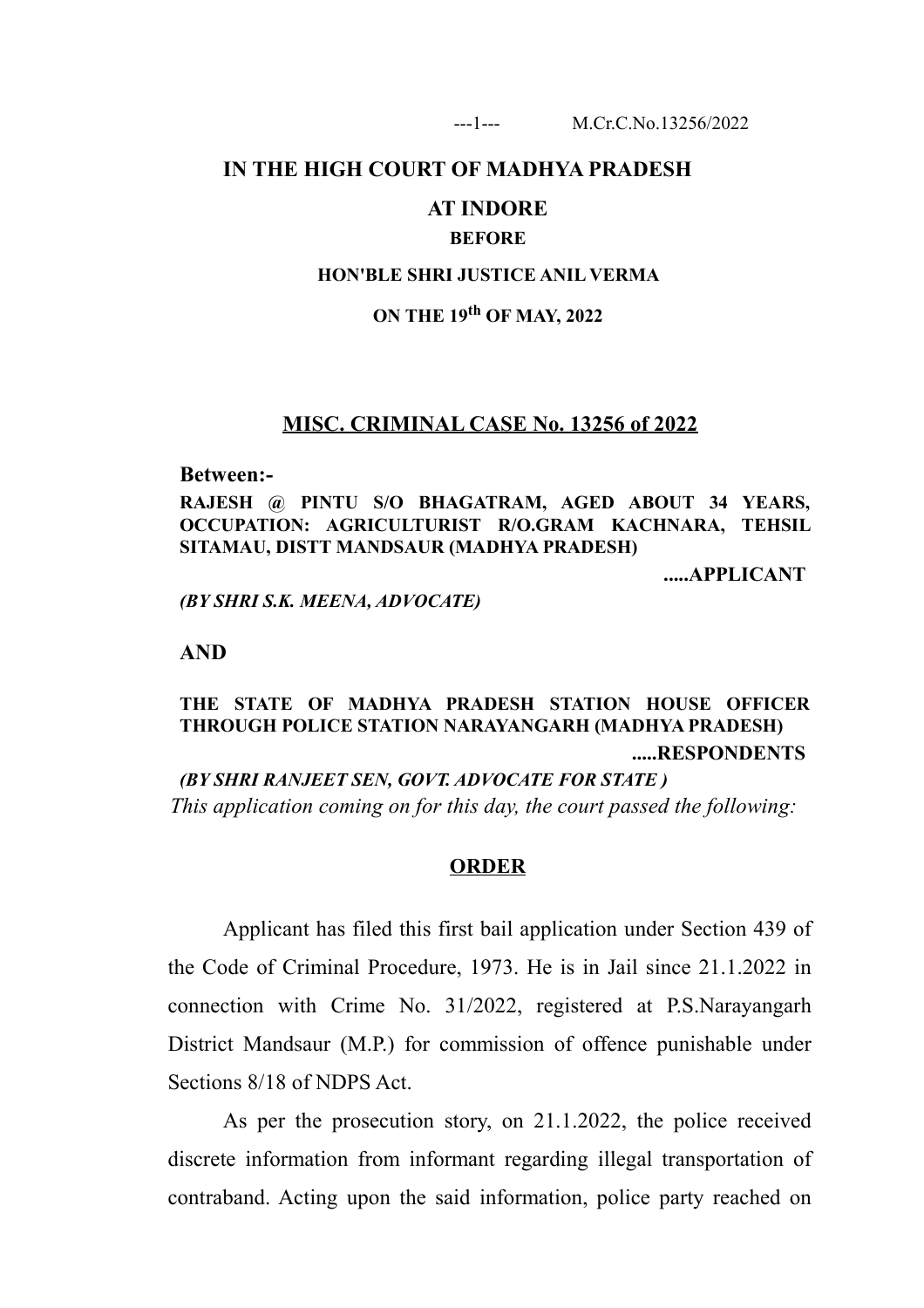the spot and recovered 1 Kg of opium from the possession of the present applicant which he was carrying on the vehicle bearing registration No.MP. 14/CB/0574. Accordingly, a case has been registered.

Learned counsel for the applicant submits that applicant is innocent and he has been falsely implicated in alleged offence. He is in custody since 21.1.2022. Investigation is over and charge sheet has been filed. It is submitted that the seized quantity of contraband is below the commercial quantity. The applicant is permanent resident of district Mandsaur and there is no apprehension of his running away from the court of justice or tempering with the prosecution evidence. The final conclusion of trial will take considerable long time. The applicant is having no criminal background. Hence, he prays that applicant be released on bail.

Per contra, learned GA for respondent/State opposes the bail application and prays for its rejection.

Perused the case diary as well as the impugned order of the court below.

Considering all the facts and circumstances of the case, arguments advanced by counsel for the parties, nature and gravity of allegation as also taking note of the fact that the seized quantity of contraband is below the commercial quantity, the final conclusion of trial will take considerable long time and applicant is having no criminal background, I deem it proper to release the applicant on bail.

Accordingly, without commenting on the merits of the case, the application is allowed. It is directed that the applicant be released on bail upon his furnishing a personal bond in the sum of **Rs.1,00,000/-** with one solvent surety in the like amount to the satisfaction of the trial Court for his appearance before the trial Court, as and when required. He shall